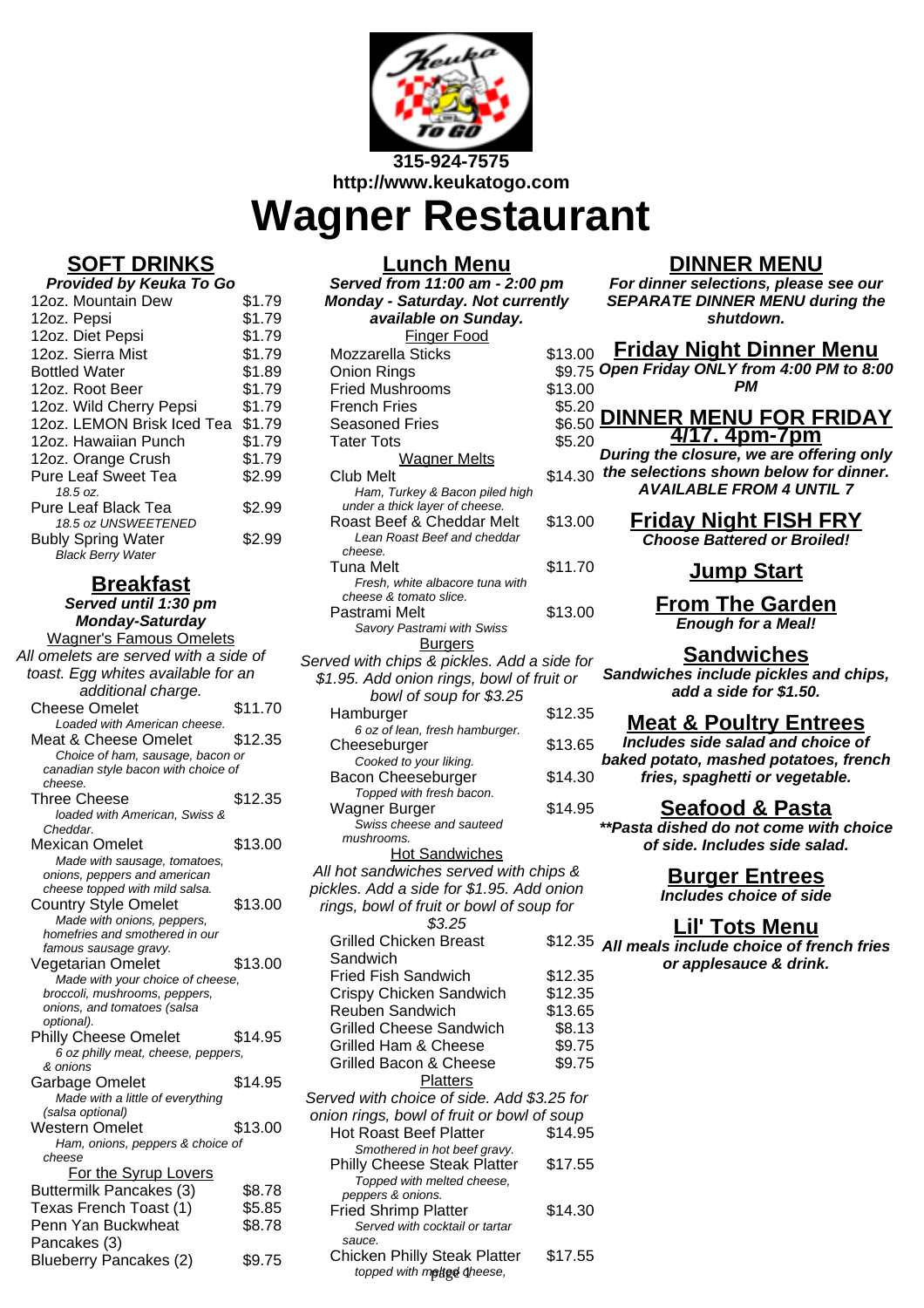Chocolate Chip Pancakes (2) \$9.75 Chocolate Chip Pancake (1) \$7.15 Blueberry Pancake (1) \$7.15 French Toast (3) \$8.13 With your choice of bread. Stuffed French Toast \$10.08 Stuffed with your choice of meat and cheese with your choice of bread. Texas French Toast (2) \$8.45 Cinnamon French Toast (3) \$9.75 Raisin Bread French Toast (3) \$9.10 Eggs/Homefries/Toast/Meat All eggs come with choice of toast One Egg with Toast \$5.85 Two eggs with toast \$7.15 Two Eggs served with choice \$10.40 meat & toast Two eggs, homefries, choice §f13.00 meat & toast Hungry Man Combo French Toast OR Pancakes, \$13.65 Two Eggs, Toast, Choice of Meat Wagner Sampler One Egg, toast, homefries an\$11.05 one buttermilk or buckwheat pancacke Steak & Eggs **Belgian Waffle** Belgian Waffle  $$11.05$ Belgian Waffle with Strawberries & Whip Cream \$14.30 **Hot Sausage Gravy** Smothered over warm biscuits or homefries. Full Order Sausage Gravy \$9.75 Half Order Sausage Gravy \$6.50 Cup of sausage gravy \$5.85 Brunch Style Sandwiches All served with homefries Western Brunch Sandwich \$12.35 Egg with ham & onion. BLT Brunch Sandwich \$12.35 Grilled Ham & Cheese Brunch\$12.35 Sandwich McJohn Breakfast Sandwich \$13.33 Egg, choice of meat & cheese served on a bagel, croissant, hard roll or english muffin. Grilled Bacon & Cheese Brun\$12.35 Sandwich McJohn Breakfast Sandwich \$10.40 without Meat Egg, choice of cheese served on a bagel, croissant, hard roll or english muffin. Children's Breakfast Menu 10 and under only, Includes a small glass of juice or milk. Two silver dollar pancakes with 1.05 choice of bacon or sausage One egg, choice of bacon or \$11.05 sausage, one slice of toast One Slice of french toast, one \$11.05 egg, choice of bacon or sausage Mickey Mouse pancake with \$11.05 choice of bacon or sausage On the lighter side of Breakfast Grilled Cinnamon Rounds (3) \$8.45 Toast \$4.55 Jumbo English Muffin \$5.53

| peppers & onions.                                                 |         |
|-------------------------------------------------------------------|---------|
| Chicken Finger Basket Platter \$14.30<br>Served with BBQ or Honey |         |
| Mustard sauce.                                                    |         |
| 1/2 Chicken Philly Steak Platter\$13.65                           |         |
| topped with melted cheese,                                        |         |
| peppers & onions.<br>The Club Platter                             | \$14.95 |
| Choose between ham, turkey, tuna                                  |         |
| or roast beef.                                                    |         |
| <u>Wraps</u>                                                      |         |
| Chicken Caesar Wrap                                               | \$16.25 |
| Lettuce, bacon, mozzarella<br>cheese, grilled chicken and Caesar  |         |
| dressing.                                                         |         |
| Chicken Finger Wrap                                               | \$16.25 |
| Lettuce, bacon, mozzarella                                        |         |
| cheese, chicken fingers & ranch<br>dressing.                      |         |
| <b>Buffalo Chicken Finger Wrap</b>                                | \$16.25 |
| Lettuce, bacon, mozzarella                                        |         |
| cheese, chicken fingers & Buffalo<br>Sauce.                       |         |
| Tuna & Provolone Wrap                                             | \$16.25 |
| Lettuce, White Albacore Tuna &                                    |         |
| provolone Cheese.                                                 |         |
| <b>Light Sandwiches</b>                                           |         |
| <b>Stacked Ham Sandwich</b>                                       | \$11.05 |
| <b>Stacked Turkey Sandwich</b><br><b>Cold Roast Beef Sandwich</b> | \$11.05 |
| White Albacore Tuna Sandwich\$10.40                               | \$11.05 |
| Chopped Egg Salad Sandwich                                        | \$7.15  |
| Chopped Egg & Olive                                               | \$7.80  |
| Sandwich                                                          |         |
| Bacon, Lettuce & Tomato                                           | \$10.40 |
| Sandwich                                                          |         |
| Eastern (egg with ham)                                            | \$9.75  |
| Sandwich                                                          |         |
| Western (egg with ham &                                           | \$10.40 |
| onion) Sandwich                                                   |         |
| Salads                                                            |         |
| <b>Children's Lunch Menu</b>                                      |         |
| 10 & Under only. Served with choice of                            |         |
| fries, applesauce or mandarin oranges.                            |         |
| Hot Dog Child Lunch                                               | \$11.05 |
| <b>Grilled Cheese Child Lunch</b>                                 | \$11.05 |
| Chicken Fingers Child Lunch                                       | \$11.05 |
| Mac & Cheese Child Lunch                                          | \$11.05 |
| <b>Lunch Side Orders</b>                                          | \$8.45  |
| Fresh Fruit Bowl<br>Fresh Fruit Cup                               | \$7.15  |
| Macaroni Salad                                                    | \$4.55  |
| Mashed Potatoes with Gravy                                        | \$6.18  |
| <b>Onion Rings</b>                                                | \$7.48  |
| Side of Hot Beef Gravy                                            | \$3.25  |
| <b>Seasoned Waffle Fries</b>                                      | \$5.85  |
| <b>Tater Tots</b>                                                 | \$5.20  |
| <b>French Fries</b>                                               | \$5.20  |